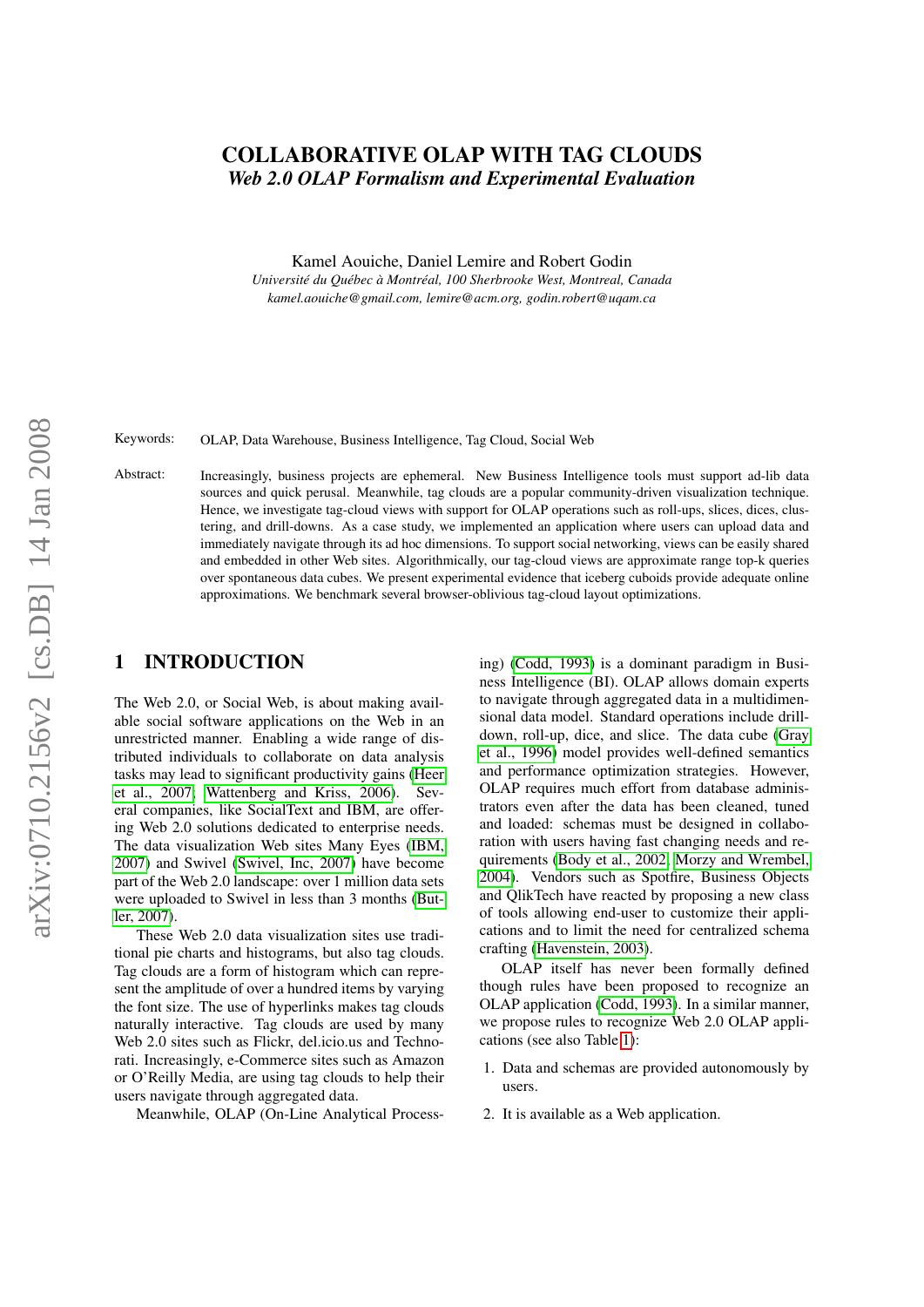- 3. It supports complete online interaction over aggregated multidimensional data.
- 4. Users are encouraged to collaborate.

Tag clouds are well suited for Web 2.0 OLAP. They are flexible: a tag cloud can represent a dozen or hundred different amplitudes. And they are accessible: the only requirement is a browser that can display different font sizes.

We describe a tag-cloud formalism, as an instance of Web 2.0 OLAP. Since we implemented a prototype, technical issues will be discussed regarding application design. In particular, we used iceberg cubes [\(Carey and Kossmann, 1997\)](#page-7-10) to generate tag clouds online when the data and schema are provided extemporaneously. Because tag clouds are meant to convey a general impression, presenting approximate measures and clustering is sufficient: we propose specific metrics to measure the quality of tag-cloud approximations. We conclude the paper with experimental results on real and synthetic data sets.

<span id="page-1-0"></span>Table 1: Conventional OLAP versus Web 2.0 OLAP

| Conventional OLAP  | Web 2.0 OLAP          |  |  |
|--------------------|-----------------------|--|--|
| recurring needs    | ephemeral projects    |  |  |
| predefined schemas | spontaneous schemas   |  |  |
| centralized design | user initiative       |  |  |
| histograms         | tag clouds            |  |  |
| plots and reports  | iframes, wikis, blogs |  |  |
| access control     | social networking     |  |  |

## 2 RELATED WORK

There are decentralized models [\(Taylor and Ives,](#page-7-11) [2006\)](#page-7-11) and systems [\(Green et al., 2007\)](#page-7-12) to support collaborative data sharing without a single schema.

According to Wu et al., it is difficult to navigate an OLAP schema without help; they have proposed a keyword-driven OLAP model [\(Wu et al., 2007\)](#page-7-13). There are several OLAP visualization techniques including the Cube Presentation Model (CPM) [\(Mani](#page-7-14)[atis et al., 2005\)](#page-7-14), Multiple Correspondence Analysis (MCA) [\(Ben Messaoud et al., 2006\)](#page-6-0) and other interactive systems [\(Techapichetvanich and Datta, 2005\)](#page-7-15).

Tag clouds have been popularized by the Web site Flickr launched in 2004. Several optimization opportunities exist: similar tags can be clustered together [\(Kaser and Lemire, 2007\)](#page-7-16), tags can be pruned automatically [\(Hassan-Montero and Herrero-Solana,](#page-7-17) [2006\)](#page-7-17) or by user intervention [\(Millen et al., 2006\)](#page-7-18), tags can be indexed [\(Millen et al., 2006\)](#page-7-18), and so on. Tag clouds can be adapted to spatio-temporal data [\(Russell, 2006;](#page-7-19) [Jaffe et al., 2006\)](#page-7-20).

## 3 OLAP FORMALISM

#### 3.1 Conventional OLAP Formalism

Most OLAP engines rely on a data cube [\(Gray et al.,](#page-7-6) [1996\)](#page-7-6). A data cube *C* contains a non empty set of *d* dimensions  $\mathcal{D} = \{D_i\}_{1 \leq i \leq d}$  and a non empty set of measures  $M$ . Data cubes are usually derived from a *fact table* (see Table [2\)](#page-1-1) where each dimension and measure is a column and all rows (or facts) have disjoint dimension tuples. Figure [1\(a\)](#page-2-0) gives tridimensional representation of the data cube.

Table 2: Fact table example

<span id="page-1-1"></span>

| <b>Dimensions</b> |          |          |         |       | <b>Measures</b> |  |
|-------------------|----------|----------|---------|-------|-----------------|--|
| location          | time     | salesman | product | cost  | profit          |  |
| Montreal          | March    | John     | shoe    | 100\$ | 10 <sup>5</sup> |  |
| Montreal          | December | Smith    | shoe    | 150\$ | 30\$            |  |
| Ouebec            | December | Smith    | dress   | 175\$ | 45\$            |  |
| Ontario           | April    | Kate     | dress   | 90\$  | 10 <sup>5</sup> |  |
| Paris             | March    | John     | shoe    | 100\$ | 20 <sup>s</sup> |  |
| Paris             | March    | Marc.    | table   | 120\$ | 10 <sup>3</sup> |  |
| Paris             | June     | Martin   | shoe    | 120\$ | 5 S             |  |
| Lyon              | April    | Claude   | dress   | 90\$  | 10\$            |  |
| New York          | October  | Joe      | chair   | 100\$ | 10\$            |  |
| New York          | May      | Joe      | chair   | 90\$  | 10\$            |  |
| Detroit           | April    | Jim      | dress   | 90\$  | 10\$            |  |

Measures can be aggregated using several operators such as AVERAGE, MAX, MIN, SUM, and COUNT. All of these measures and dimensions are typically prespecified in a database schema. Database administrators preaggregate views to accelerate queries.

The data cube supports the following operations:

- A *slice* specifies that you are only interested in some attribute values of a given dimension. For example, one may want to focus on one specific product (see Figure [1\(g\)\)](#page-2-1). Similarly, a *dice* selects ranges of attribute values (see Figure [1\(e\)\)](#page-2-2).
- A *roll-up* aggregates the measures on coarser attribute values. For example, from the sales given for every store, a user may want to see the sales aggregated per country (see Figure [1\(c\)\)](#page-2-3). A *drilldown* is the reverse operation: from the sales per country, one may want to explore the sales per store in one country.

The various specific multidimensional views in Figure [1](#page-2-4) are called *cuboids*.

#### 3.2 Tag-Cloud OLAP Formalism

A Web 2.0 OLAP application should be supported by a flexible formalism that can adapt a wide range of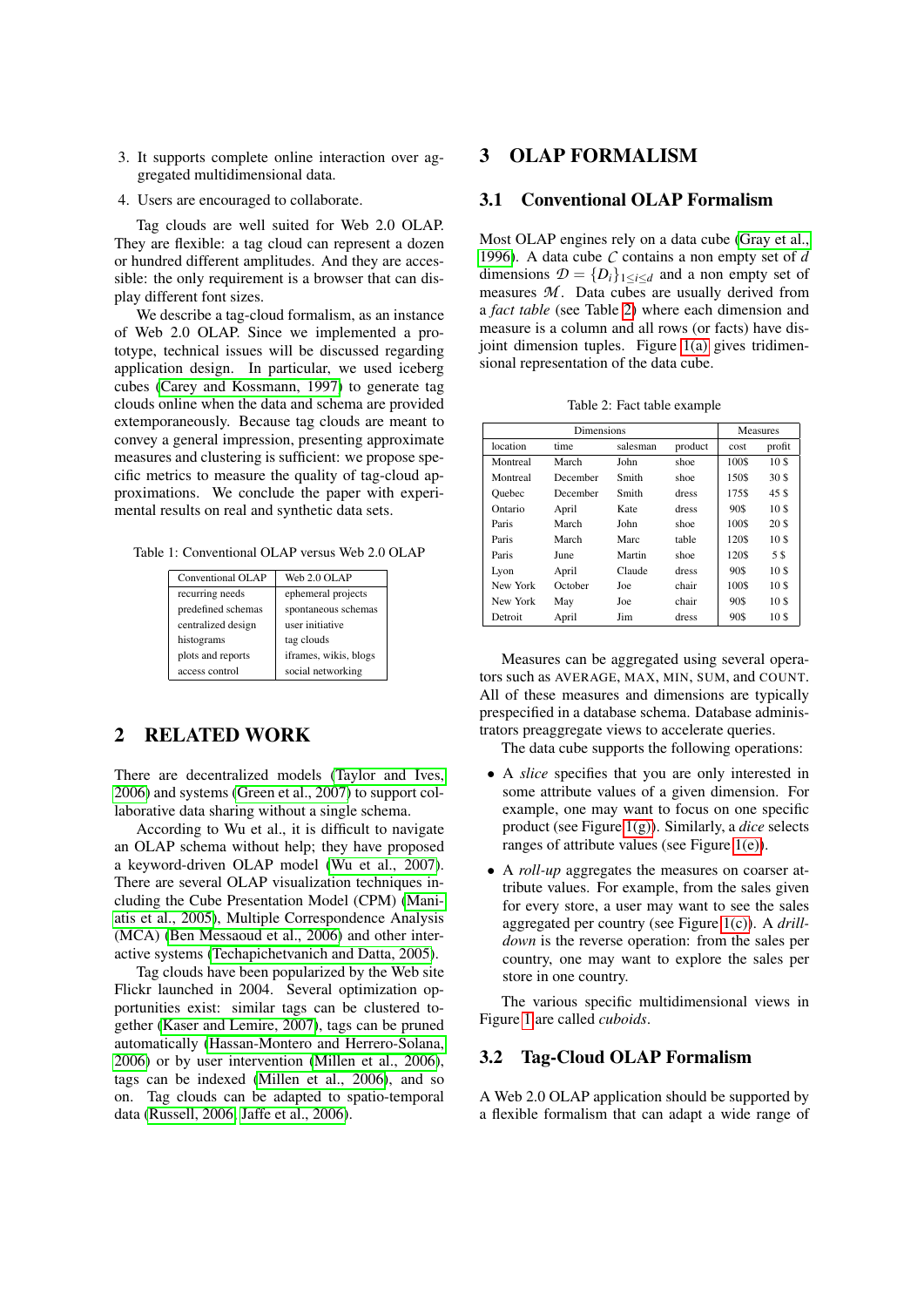<span id="page-2-5"></span><span id="page-2-0"></span>

<span id="page-2-8"></span>Figure 1: Conventional OLAP operations vs. tag-cloud OLAP operations

<span id="page-2-4"></span><span id="page-2-2"></span>data loaded by users. Processing time must be reasonable and batch processing should be avoided.

Unlike in conventional data cubes, we do not expect that most dimensions have explicit hierarchies when they are loaded: instead, users can specify how the data is laid out (see Section [5\)](#page-4-0). As a related issue, the dimensions are not orthogonal in general: there might be a "City" dimension as a well as "Climate Zone" dimension. It is up to the user to organize the cities per climate zone or per country.

Definition 1 (Tag) *A tag is a term or phrase describing an object with corresponding non-negative weights determining its relative importance. Hence, a tag is made of a triplet (term, object, weight).*

As an example, a picture may have been attributed the tags "dog" (12 times) and "cat" (20 times). In a Business Intelligence context, a tag may describe the current state of a business. For example, the tags "USA" (16,000\$) and "Canada" (8,000\$) describe the sales of a given product by a given salesman.

We can aggregate several attribute values, such as "Canada" and "March," into a single term, such as "Canada–March." A tag composed of *k* attribute values is called a *k*-tag. Figure [1\(b\)](#page-2-5) shows a tag cloud representation of Table [2](#page-1-1) using 3-tags.

Each tag *T* is represented visually using a font size, font color, background color, area or motif, depending on its measure values.

<span id="page-2-9"></span><span id="page-2-7"></span><span id="page-2-3"></span><span id="page-2-1"></span>

| List of stored data cubes<br>List of dimensions | swivel                                | v description          |      |
|-------------------------------------------------|---------------------------------------|------------------------|------|
| $\leftarrow$                                    |                                       | $\rightarrow$          | $G-$ |
| Number                                          | StreetAddress                         | EmailAddress           |      |
| $\Box$ Gender                                   | $\Box$ City                           | $\Box$ TelephoneNumber |      |
| GivenName                                       | $\Box$ State                          | MothersMaiden          |      |
| $\Box$ Middle Initial                           | $\Box$ ZipCode                        | $\Box$ Birthday        |      |
| Sumame                                          | $\Box$ Country                        | $\Box$ CCType          |      |
| Tag cloud operations                            |                                       |                        |      |
|                                                 | Project Roll-Up Slice Dice Drill-Down |                        |      |

<span id="page-2-6"></span>Figure 2: User-driven schema design

## 3.3 Tag-Cloud Operations

In our system, users can upload data, select a data set, and define a schema by choosing dimensions (see Figure [2\)](#page-2-6). Then, users can apply various operations on the data using a menu bar. On the one hand, OLAP operations such as slice, dice, roll-up and drill-down generate new tag clouds and new cuboids from existing cuboids. Figures  $1(d)$ ,  $1(f)$  and  $1(h)$ , show the results of a roll-up, a dice, and a slice as tag clouds. On the other hand, we can apply some operations on an existing tag cloud: sort by either the weights or the terms of tags, remove some tags, remove lesser weighted tags, and so on. We estimate that a tag cloud should not have more than 150 tags.

Tag-cloud layout has measurable benefits when trying to convey a general impression [\(Rivadeneira](#page-7-21) [et al., 2007\)](#page-7-21). Hence, we wish to optimize the visual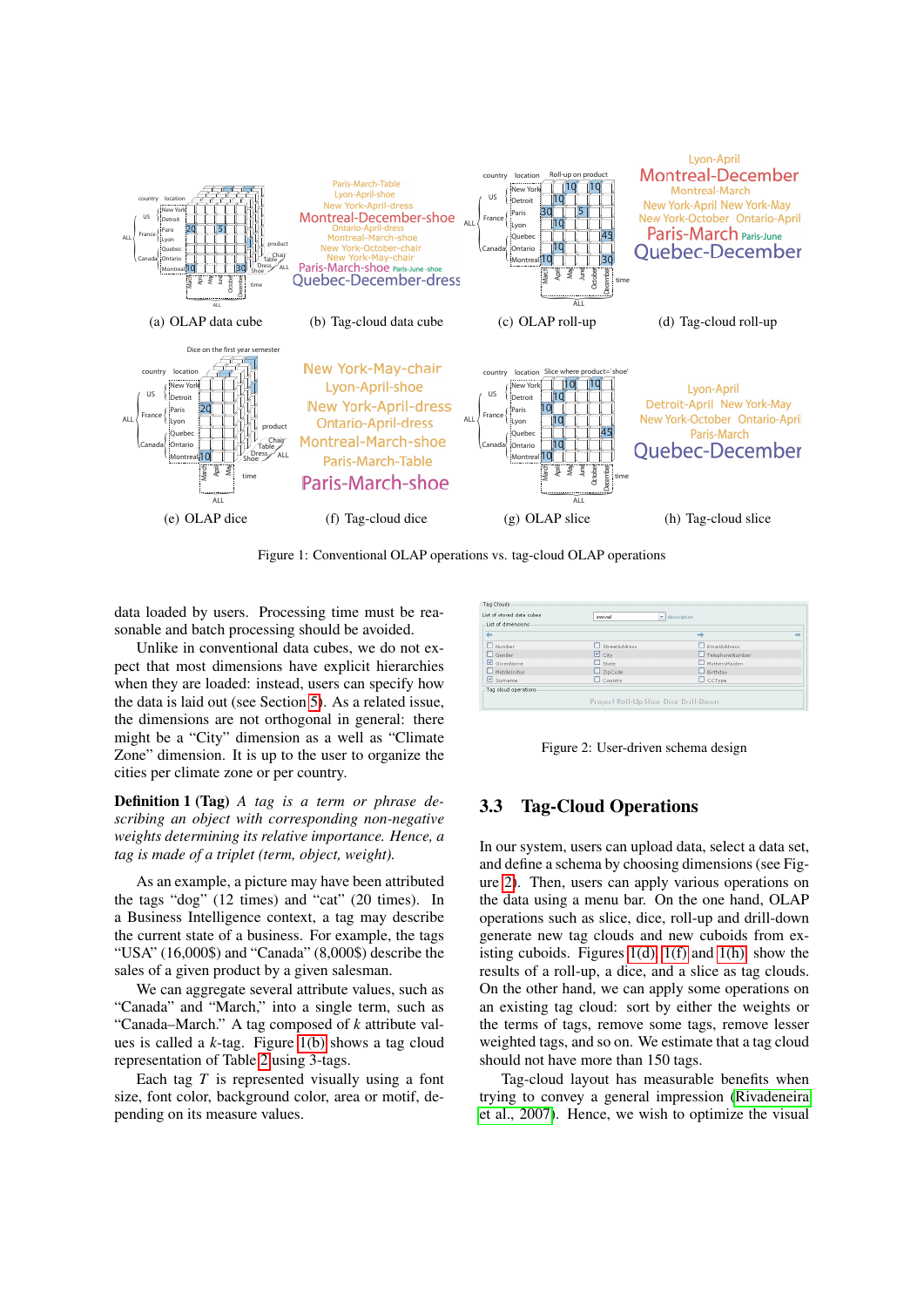|                  |  | location<br>time |  | country |  |
|------------------|--|------------------|--|---------|--|
|                  |  |                  |  |         |  |
| $-25$<br>$4 - 4$ |  | Add              |  | Add     |  |
|                  |  | Remove           |  | Remove  |  |

<span id="page-3-0"></span>Figure 3: Choosing similarity dimensions

arrangement of tags. Chen et al. propose the computation of similarity measures between cuboids to help users explore data [\(Chen et al., 2000\)](#page-7-22): we apply this idea to define similarities between tags. First of all, users are asked to provide one or several dimensions they want to use to cluster the tags. Choosing the "Country" dimension would mean that the user wants the tags rearranged by countries so that "Montreal–April" and "Toronto–March" are nearby (see Figure [3\)](#page-3-0). The clustering dimensions selected by the user together with the tag-cloud dimensions form a cuboid: in our example, we have the dimensions "Country," "City," and "Time." Since a tag contains a set of attribute values, it has a corresponding *subcuboid* defined by slicing the cuboid.

Several similarity measures can be applied between subcuboids: Jaccard, Euclidean distance, cosine similarity, Tanimoto similarity, Pearson correlation, Hamming distance, and so on. Which similarity measure is best depends on the application at hand, so advanced users should be given a choice. Commonly, similarity measures take up values in the interval [−1,1]. Similarity measures are expected to be reflexive  $(f(a, a) = 1)$ , symmetric  $(f(a, b) = f(b, a))$ and transitive: if a is similar to b, and b is similar to c, then a is also similar to c.

Recall that given two vectors *v* and *w*, the cosine similarity measure is defined as  $cos(v, w)$  =  $\sum_i v_i w_i / \sqrt{\sum_i v_i^2 \sum_i w_i^2} = v/|v| \cdot w/|w|$ . The Tanimoto similarity is given by  $\sum_i v_i w_i / (\sum_i v_i^2 + \sum_i w_i^2 \sum_i v_i w_i$ ; it becomes the Jaccard similarity when the vectors have binary values. Both of these measures are reflexive, symmetric and transitive. Specifically, the cosine similarity is transitive by this inequality:  $\cos(v, z) \geq \cos(w, z) - \sqrt{1 - \cos(v, w)^2}$ . To generalize the formulas from vectors to cuboids, it suffices to replace the single summation by one summation per dimension. Figure [4](#page-3-1) shows an example of tag-cloud reordering to cluster similar tags. In this example, the "City–Product" tags were compared according to the "Country" dimension. The result is that the tags are

clustered by countries.

| Without similarity |                                                                                                        |  |
|--------------------|--------------------------------------------------------------------------------------------------------|--|
|                    | Detroit-dress Quebec-dress Paris-table Ontario-dress                                                   |  |
|                    | Paris-shoe Montreal-shoe Lyon-dress New York-chair                                                     |  |
| With similarity    |                                                                                                        |  |
|                    | Detroit-dress New York-chair Quebec-dress<br>Ontario-dressMontreal-shoeparis-tableParis-shoeLyon-dress |  |

<span id="page-3-1"></span>Figure 4: Tag-cloud reordering based on similarity

## <span id="page-3-2"></span>4 FAST COMPUTATION

Because only a moderate number of tags can be displayed, the computation of tag clouds is a form of top-*k* query: given any user-specified range of cells, we seek the top-*k* cells having the largest measures. There is a little hope of answering such queries in near constant-time with respect to the number of facts without an index or a buffer. Indeed, finding all and only the elements with frequency exceeding a given frequency threshold [\(Cormode and Muthukrish](#page-7-23)[nan, 2005\)](#page-7-23) or merely finding the most frequent ele-ment [\(Alon et al., 1996\)](#page-6-1) requires  $\Omega(m)$  bits where *m* is the number of distinct items.

Various efficient techniques have been proposed for the related range MAX problem [\(Chazelle, 1988;](#page-7-24) [Poon, 2003\)](#page-7-25), but they do not necessarily generalize. Instead, for the range top-*k* problem, we can partition sparse data cubes into customized data structures to speed up queries by an order of magnitude [\(Luo](#page-7-26) [et al., 2001;](#page-7-26) [Loh et al., 2002a;](#page-7-27) [Loh et al., 2002b\)](#page-7-28). We can also answer range top-*k* queries using RDtrees [\(Chung et al., 2007\)](#page-7-29) or R-trees [\(Seokjin et al.,](#page-7-30) [2005\)](#page-7-30). In tag clouds, precision is not required and accuracy is less important; only the most significant tags are typically needed. Further, if all tags have similar weights, then any subset of tag may form an acceptable tag cloud.

A strategy to speed up top-*k* queries is to transform them into comparatively easier iceberg queries [\(Carey and Kossmann, 1997\)](#page-7-10). For example, in computing the top-10  $(k = 10)$  best vendors, one could start by finding all vendors with a rating above 4/5. If there are at least 10 such vendors, then sorting this smaller list is enough. If not, one can restart the query, seeking vendors with a rating above 3/5. Given a histogram or selectivity estimates, we can reduce the number of expected iceberg queries [\(Don](#page-7-31)[jerkovic and Ramakrishnan, 1999\)](#page-7-31). Unfortunately, this approach is not necessarily applicable to multidimensional data since even computing iceberg aggre-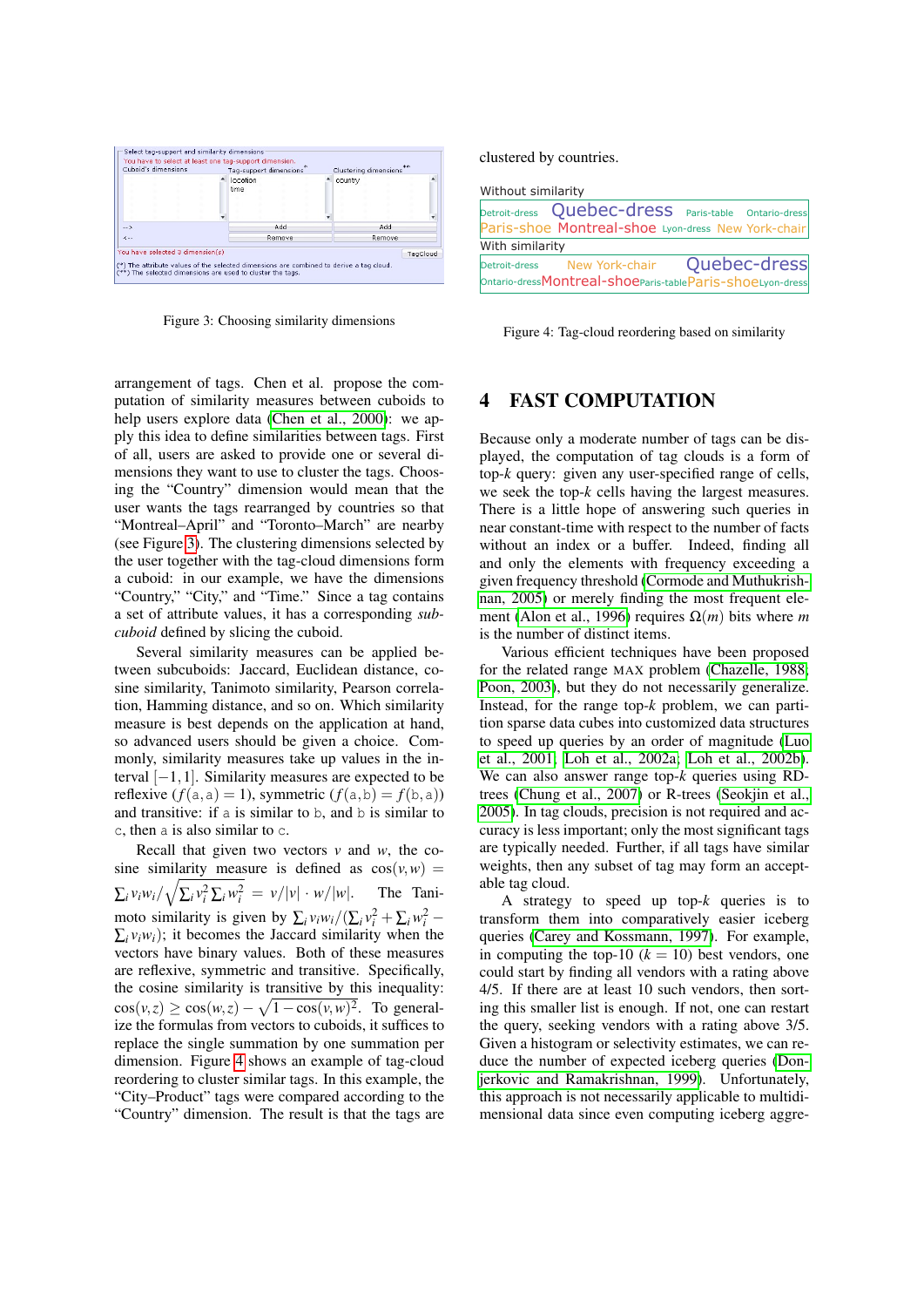

<span id="page-4-1"></span>Figure 5: Example of non informative tag cloud

gates once for each query may be prohibitive. However, iceberg cuboids can still be put to good use. That is, one materializes the iceberg of a cuboid, small enough to fit in main memory, from which the tag clouds are computed. Intuitively, a cuboid representing the largest measures is likely to provide reasonable tag clouds. Users mostly notice tags with large font sizes [\(Rivadeneira et al., 2007\)](#page-7-21). A good approximation captures the tags having significantly larger weights. To determine whether a tag cloud has such significant tags, we can compute the *entropy*.

**Definition 2 (Entropy of a tag cloud)** Let  $T \in \mathcal{T}$  be *a tag from a tag cloud T*, *then entropy* $(T)$   $=$  $-\sum_{T \in \mathcal{T}} p(T)log(p(T))$  where  $p(T) = \frac{weight(T)}{\sum_{x \in \mathcal{T}} weight(x)}$ .

The entropy quantifies the disparity of weights between tags. The lower the entropy, the more interesting the corresponding tag cloud is. Indeed, tag clouds with uniform tag weights have maximal entropy and are visually not very informative (see Figure [5\)](#page-4-1).

We can measure the quality of a low-entropy tag cloud by measuring false positives and negatives: false positive happens when a tag has been falsely added to a tag cloud whereas a false negative occurs when a tag is missing. These measures of error assume that we limit the number of tags to a moderately small number. We use the following quality indexes; index values are in  $[0,1]$  and a value of 0 is ideal; they are not applicable to high-entropy tag clouds.

Definition 3 *Given approximate and exact tag clouds A and E, the false-positive and false-negative indexes*  $\omega$ *e* max<sub>*t*∈*A*,*t*∉*E weight*(*t*)</sub>  $\frac{\max_{t \in A, t \notin E} weight(t)}{\max_{t \in A} weight(t)}$  and  $\frac{\max_{t \in E, t \notin A} weight(t)}{\max_{t \in E} weight(t)}$ .

## <span id="page-4-0"></span>5 TAG-CLOUD DRAWING

While we can ensure some level of deviceindependent displays on the Web, by using images or plugins, text display in HTML may vary substantially from browser to another. There is no common set of font browsers are required to support, and Web standards do not dictate line-breaking algorithms or other typographical issues. It is not practical to simulate the browser on a server. Meanwhile, if we wish to remain accessible and to abide by open standards, producing HTML and ECMAScript is the favorite option.

Given tag-cloud data, the tag-cloud drawing problem is to optimally display the tags, generally using HTML, so that some desirable properties are met, including the following: (1) the screen space usage is minimized; (2) when applicable, similar tags are clustered together. Typically, the width of the tag cloud is fixed, but its height can vary.

For practical reasons, we do not wish for the server to send all of the data to the browser, including a possibly large number of similarity measures between tags. Hence, some of the tag-cloud drawing computations must be server-bound. There are two possible architectures. The first scenario is a browseraware approach [\(Kaser and Lemire, 2007\)](#page-7-16): given the tag-cloud data provided by the server, the browser sends back to the server some display-specific data, such as the box dimensions of various tags using different font sizes. The server then sends back an optimized tag cloud. The second approach is browseroblivious: the server optimizes the display of the tag cloud without any knowledge of the browser by passing simple display hints. The browser can then execute a final and inexpensive display optimization. While browser-oblivious optimization is necessarily limited, it has reduced latency and it is easily cacheable.

Browser-oblivious optimization can take many forms. For example, we could send classes of tags and instruct the browser to display them on separate lines [\(Hassan-Montero and Herrero-Solana, 2006\)](#page-7-17). In our system, tags are sent to the browser as an ordered list, using the convention that successive tags are similar and should appear nearby. Given a similarity measure *w* between tags, we want to minimize  $\sum_{p,q} w(p,q) d(p,q)$  where  $d(p,q)$  is a distance function between the two tags in the list and the sum is over all tags. Ideally,  $d(p,q)$  should be the physical distance between the tags as they appear in the browser; we model this distance with the index distance: if tag *a* appears at index *i* in the list and tag  $b$  appears at index  $j$ , their distance is the integer  $|i - j|$ . This optimization problem is an instance of the NP-complete MINIMUM LINEAR ARRANGE-MENT (MLA) problem: an optimal linear arrangement of a graph  $G = (V, E)$ , is a map f from V onto  $\{1,2,\ldots,N\}$  minimizing  $\sum_{u,v\in V} |f(u)-f(v)|$ .

#### Proposition 1 *The browser-oblivious tag-cloud optimization problem is NP-Complete.*

There is an  $O(\sqrt{\log n} \log \log n)$ -approximation for the MLA problem [\(Feige and Lee, 2007\)](#page-7-32) in some instances. However, for our generic purposes, the greedy NEAREST NEIGHBOR (NN) algorithm might suffice: insert any tag in an empty list, then repeatedly append a tag most similar to the latest tag in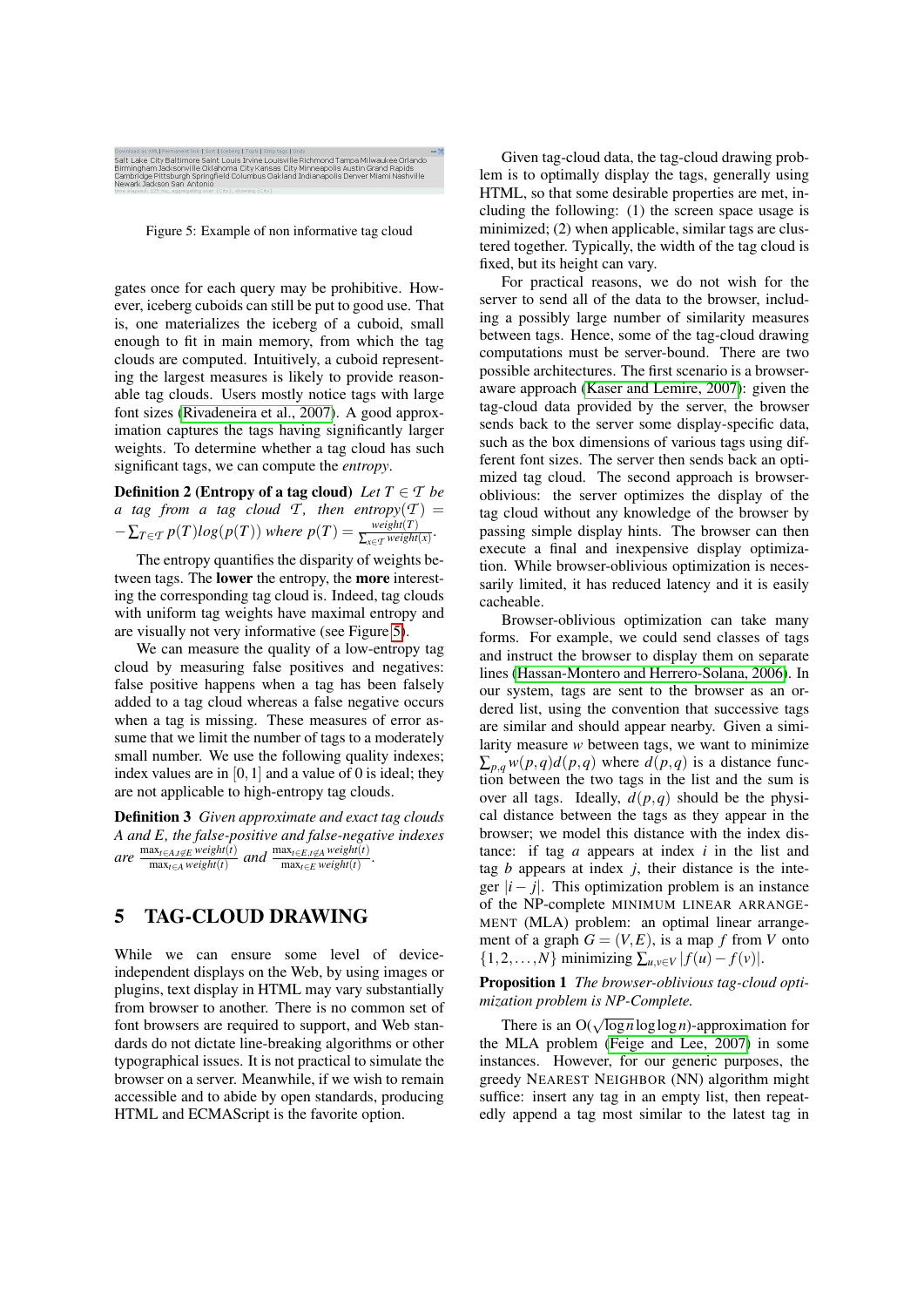

Figure 6: Computing tag clouds from original data vs. icebergs: iceberg limit value set at 150 and tag-cloud size is 9 (US Income 2000).

the list, until all tags have been inserted. It runs in  $O(n^2)$  time where *n* is the number of tags. Another heuristic for the MLA problem is the PAIRWISE EX-CHANGE MONTE CARLO (PWMC) method [\(Bhasker](#page-7-33) [and Sahni, 1987\)](#page-7-33): after applying NN, you repeatedly consider the exchange of two tags chosen at random, permuting them if it reduces the MLA cost. Another MONTE CARLO (MC) heuristic begins with the application of NN [\(Johnson et al., 2004\)](#page-7-34): cut the list into two blocks at a random location, test if exchanging the two blocks reduces the MLA cost, if so proceed; repeat.

Additional display hints can be inserted in this list. For example, if two tags must absolutely be very close to each other, a GLUED token could be inserted. Also, if two tags can be permuted freely in the list, then a PERMUTABLE token could be inserted: the list could take the form of a PQ tree [\(Booth and Lueker, 1976\)](#page-7-35).

## 6 EXPERIMENTS

Throughout these experiments, we used the Java version 1.6.0 02 from Sun Microsystems Inc. on an Apple MacPro machine with 2 Dual-Core Intel Xeon processors running at 2.66 GHz and 2 GiB of RAM.

#### 6.1 Iceberg-Based Computation

To validate the generation of tag clouds from icebergs, we have run tests over the US Income 2000 data set [\(Hettich and Bay, 2000\)](#page-7-36) (42 dimensions and about  $2 \times 10^5$  facts) as well as a synthetic data set (18 dimensions and  $2 \times 10^4$  facts) provided by Swivel ([http://www.swivel.com/data](http://www.swivel.com/data_sets/show/1002247)\_sets/ [show/1002247](http://www.swivel.com/data_sets/show/1002247)). Figure [6](#page-5-0) shows that while some tagcloud computations require several minutes, icebergbased computations can be much faster.

From each data set, we generated a 4-dimensional data cube. We used the COUNT function to aggregate data. Tag clouds were computed from each data cube using the iceberg approximation with different values of *limit*: the number of facts retained. We also implemented exact computations using temporary tables. We specified different values for tag-cloud size, limiting the maximum number of tags. For each iceberg limit value and tag-cloud size, we computed the entropy of the tag cloud, the false-positive and falsenegative indexes, and processing time for both of iceberg approximation and exact computation.

<span id="page-5-0"></span>We plotted in Figure [7](#page-6-2) the false-positive and falsenegative indexes as a function of the relative entropy (entropy/log(tag-cloud size)) using various iceberg limit values (150, 600, 1200, 4800, and 19600) and various tag-cloud sizes (50, 100, 150, and 200), for a total of 20 tag clouds per dimension. The Y axis is in a logarithmic scale. Points having their indexes equal to zero are not displayed. As discussed in Section [4,](#page-3-2) false-positive and false-negative indexes should be low when the entropy is low. We verify that for low-entropy values ( $\lt \frac{3}{4} \log(\text{tag-coloud size})$ ), the indexes are always close to zero which indicates a good approximation. Meanwhile, small iceberg cuboids can be processed much faster.

#### 6.2 Similarity Computation

Using our two data sets, we tested the NN, PWMC, and MC heuristics using both the cosine and the Tanimoto similarity measures. From data cubes made of all available dimensions, we used all possible 1 tag clouds, using successively all other dimensions as clustering dimension for a total of  $2 \times (18 \times 17 + 42 \times$  $41$ ) = 4056 layout optimizations. The iceberg limit value was set at 150. The MC heuristic never fared better than NN, even when considering a very large number of random block permutations: we rejected this heuristic as ineffective. However, as Figure [8](#page-6-3) shows, the PWMC heuristic can sometimes significantly outperform NN when a large number (1000) of tag exchanges are considered, but it only outperforms NN by more than 20% in less than 5% of all layout optimizations. Meanwhile, PWMC can be several order of magnitudes slower than NN: NN is 10 times faster than PWMC with 100 exchanges and 70 times faster than PWMC with 1000 exchanges. Computing the similarity function over an iceberg cuboid was moderately expensive (0.07 s) for a small iceberg cuboid (limit set to 150 cells): the exact computation of the similarity function can dwarf the cost of the heuristics (NN and PWMC) over a moderately large data set. Informal tests suggest that NN computed over a small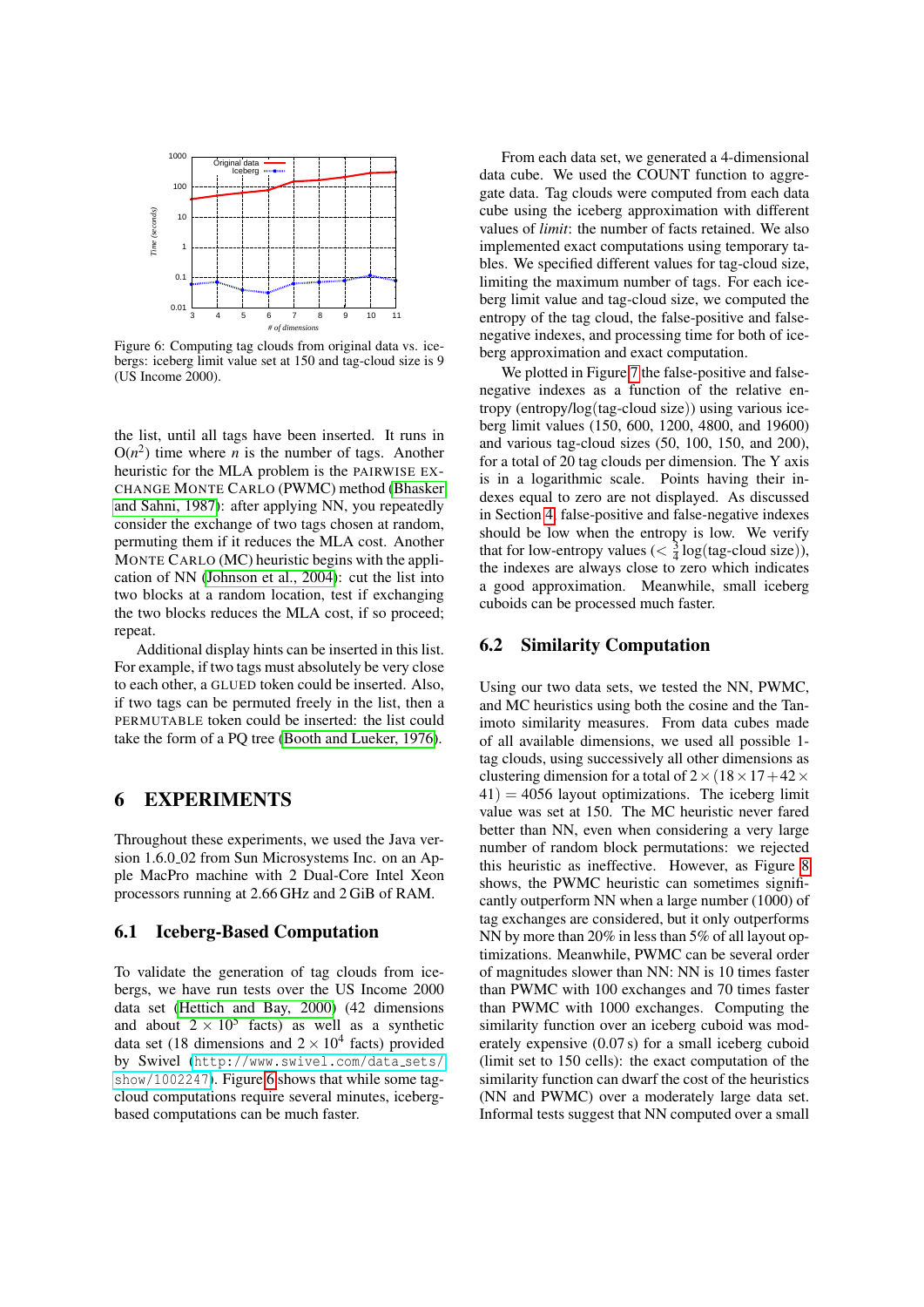

Figure 7: False-negative and false-positive indexes (0 is best, 1 is worst), values under 0.0001 are not included



(a) Displaying dimension "Givenname" and clus-(b) Displaying dimension "HHDFMX" and clustering by "State" (Swivel) tering by "ARACE" (US Income 2000)

Figure 8: MLA costs for two examples: the PWMC heuristic was applied using 10, 100 and 1000 random exchanges.

iceberg cuboid provides significant visual layouts.

# 7 CONCLUSION

According to our experimental results, precomputing a single iceberg cuboid per data cube allows to generate adequate approximate tag clouds online. Combined with modern Web technologies such as AJAX and JSON, it provides a responsive application. However, we plan to make more precise the relationship between iceberg cubes, entropy, dimension sizes, and our quality indexes. Yet another approach to compute tag clouds quickly may be to use a bitmap index [\(O'Neil and Quass, 1997\)](#page-7-37). While we built a Web 2.0 with support for numerous collaborations features such as permalinks, tag-cloud embeddings with iframe elements, we still need to experiment with live users. Our approach to multidimensional tag clouds has been to rely on *k*-tags. However, this approach might not be appropriate when a dimension

<span id="page-6-3"></span><span id="page-6-2"></span>has a linear flow such as time or latitude. A more appropriate approach is to allow the use of a slider [\(Rus](#page-7-19)[sell, 2006\)](#page-7-19) tying several tag clouds, each one corresponding to a given attribute value.

## ACKNOWLEDGMENTS

The second author is supported by NSERC grant 261437 and FQRNT grant 112381. The third author is supported by NSERC grant OGP0009184 and FQRNT grant PR-119731. The authors wish to thank Owen Kaser from UNB for his contributions.

## **REFERENCES**

- <span id="page-6-1"></span>Alon, N., Matias, Y., and Szegedy, M. (1996). The space complexity of approximating the frequency moments. In *STOC '96*, pages 20–29.
- <span id="page-6-0"></span>Ben Messaoud, R., Boussaid, O., and Loudcher Rabaséda, S. (2006). Efficient multidimensional data represen-